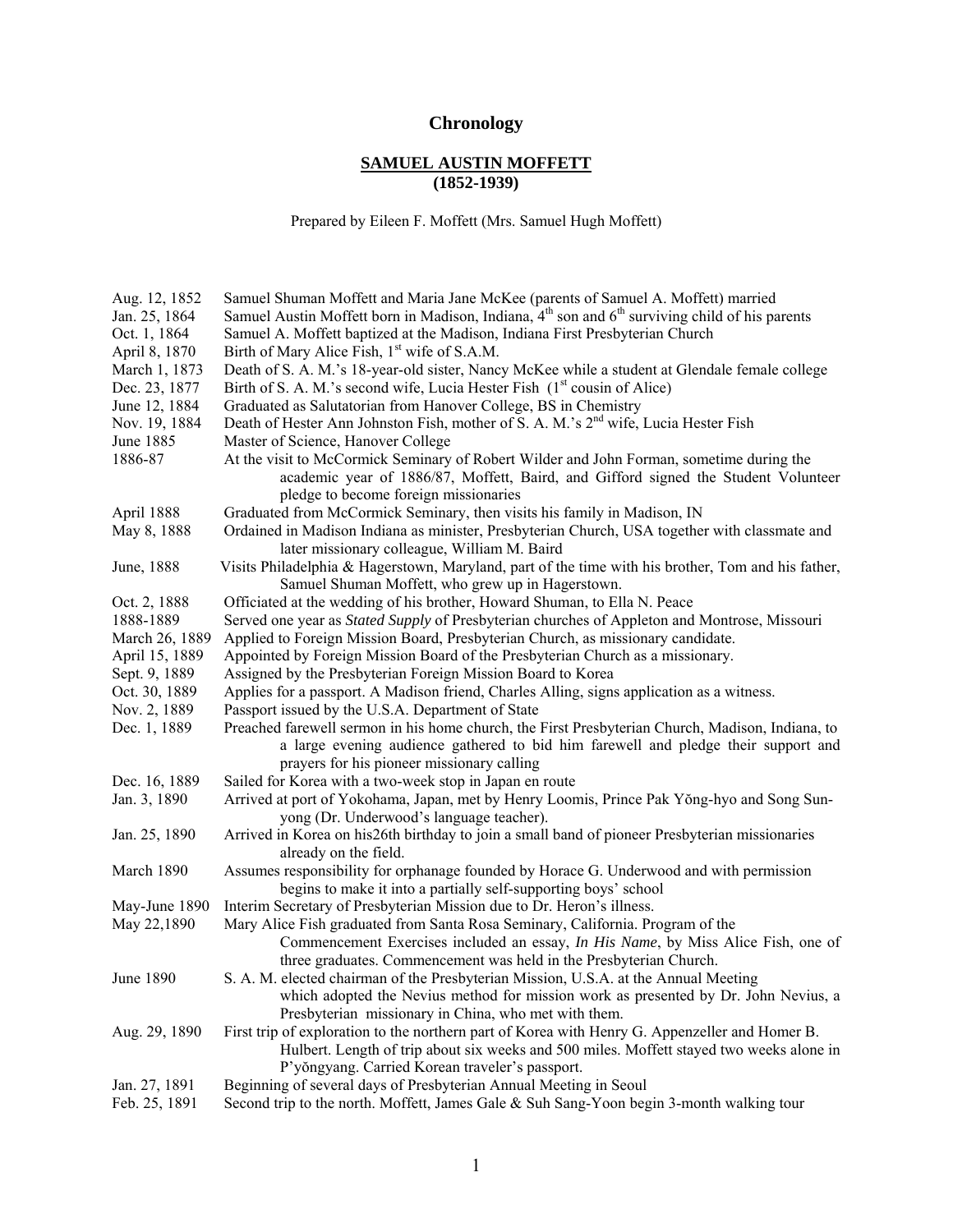|                | through north Korea into Moukden, Manchuria in plan for opening new stations,                                                                                                                                                                                                                                                                                                                                                                                                                                                       |
|----------------|-------------------------------------------------------------------------------------------------------------------------------------------------------------------------------------------------------------------------------------------------------------------------------------------------------------------------------------------------------------------------------------------------------------------------------------------------------------------------------------------------------------------------------------|
|                | preaching and language learning, covering a circuit of 800 miles. Traveled mostly on foot                                                                                                                                                                                                                                                                                                                                                                                                                                           |
|                | with 2 horses to carry blankets, etc. Back before May 21st.                                                                                                                                                                                                                                                                                                                                                                                                                                                                         |
| Sept. 1891     | Third trip to the north. Baptized three men in Uiju and also the first two women believers in<br>P'yong'an province. Purchased a house in Uiju                                                                                                                                                                                                                                                                                                                                                                                      |
| Feb. 25, 1892  | Death of father, Samuel Shuman Moffett, in Madison, Indiana of a stroke. Dr. Brown, pastor of                                                                                                                                                                                                                                                                                                                                                                                                                                       |
|                | The First Presbyterian Church of Madison, officiated at his funeral a few days later.                                                                                                                                                                                                                                                                                                                                                                                                                                               |
| March 30, 1892 | Marriage of his sister, Susann Waugh Moffett to Rev. David William Moffat in the family home<br>in Madison, Indiana. Rev. W. R. Brown, D.D., officiated.                                                                                                                                                                                                                                                                                                                                                                            |
| May 6, 1892    | Fourth trip to northern provinces with Dr. Hugh M. Brown, M.D., spending about four months in<br>Uiju and surrounding villages. Dr. Brown had to leave and return to Seoul very soon.<br>Moffett had a summer theological class of 12 men from 8 towns and villages who were<br>with him in Ujju for 15 days. Paek Hong-jun was with him. The final two weeks of his<br>stay in Uiju, Dr. Vinton was with him and treated over 400 patients. Moffett spent the last<br>two weeks of this fourth trip in Chefoo and Tengchow, China. |
| Dec. 27, 1892  | Goes with W. Reynolds to visit provinces south of Seoul                                                                                                                                                                                                                                                                                                                                                                                                                                                                             |
| March 6, 1893  | Moffett leaves with Swallen and Graham Lee for Pyengyang with Helpers Suh Sang-yoon [Sŏ<br>Sang-nyun] and Han Sŏk-chin. His fifth trip to the north. Swallen soon left. Moffett<br>bought property in the names of the native Helpers. But because of disturbances the<br>deeds had to be returned. Lee and Moffett stayed only about three weeks before being<br>driven out.                                                                                                                                                       |
| April 1893     | Still in charge of Boys' School in Seoul                                                                                                                                                                                                                                                                                                                                                                                                                                                                                            |
| May 15, 1893   | Moves to P'yongyang. His sixth trip to the north. Sunday worship services held since Spring.                                                                                                                                                                                                                                                                                                                                                                                                                                        |
|                | Helper Han Suk-chin had bought a small house on Moffett's behalf, although he stayed in<br>an inn during this trip. No other foreigner with Moffett this time. Moffett will stay there<br>for most of the fall and winter, but not through the summer. Moffett preached to about 20<br>people in Mr. Han's house on the last Sunday. Returned to Seoul about June 10 <sup>th</sup> .                                                                                                                                                |
| Mid-July 1893  | Spends summer in Pusan with the Bairds—studying, preparing tracts, preaching $\&$ helping Baird                                                                                                                                                                                                                                                                                                                                                                                                                                     |
|                | in evangelistic work                                                                                                                                                                                                                                                                                                                                                                                                                                                                                                                |
| Sept. 1893     | Back to Pyengyang. Class of catechumens gathered and publicly received into membership.<br>Attendance at worship increasing but attendees subject to scorn & ridicule.                                                                                                                                                                                                                                                                                                                                                              |
| Oct. 1893      | Elected chairman of the Mission for the second time                                                                                                                                                                                                                                                                                                                                                                                                                                                                                 |
| Nov. 11, 1893  | Returned to P'yongyang after Annual Mission Meeting in Seoul. Mr. & Mrs. F. S. Miller take                                                                                                                                                                                                                                                                                                                                                                                                                                          |
|                | charge of Boys' School in Seoul. Moffett spent his first Christmas in P.Y. with helper<br>Han's family. Met Dr. William Hall.                                                                                                                                                                                                                                                                                                                                                                                                       |
| Jan. 7, 1894   | Eight men publicly baptized $\&$ partook the Lord's Supper in Pyengyang. Two others received                                                                                                                                                                                                                                                                                                                                                                                                                                        |
|                | into catechumen class. "There is a Church started in Pyengyang"                                                                                                                                                                                                                                                                                                                                                                                                                                                                     |
| 1893-1907      | Pastor Central Presbyterian Church, Pyengyang (first called East Gate Church, then after move to<br>new location called Changdaehyŏn Church)                                                                                                                                                                                                                                                                                                                                                                                        |
| Feb. 24, 1894  | In Ŭiju. Several applicants for baptism. Held a Christian wedding                                                                                                                                                                                                                                                                                                                                                                                                                                                                   |
| March 16, 1894 | Took 12 men in Uiju through a 15-day study of Gospel of Luke                                                                                                                                                                                                                                                                                                                                                                                                                                                                        |
| April 14, 1894 | Returned to P'yongyang                                                                                                                                                                                                                                                                                                                                                                                                                                                                                                              |
| May 1894       | Spent a few days in Seoul. While there, Dr. Hall's assistant Kim Ch'ang-sik and Han Sŏk-chin<br>were arrested in P'yongyang, beaten, imprisoned and threatened with death. Moffett<br>returns to P'yongyang with William J. McKenzie. Hall's house stoned and Moffett and<br>Mackenzie stoned three times in front of mayor's office by underlings with the sympathy<br>of officials                                                                                                                                                |
| July 30, 1894  | Moffett still in P'yongyang during Sino-Japanese War. Life in danger but stays with flock.<br>Letters to Seoul fell into hands of robbers                                                                                                                                                                                                                                                                                                                                                                                           |
| Mid-Aug. 1894  | Returns to Seoul                                                                                                                                                                                                                                                                                                                                                                                                                                                                                                                    |
| Oct. 1, 1894   | Back again to P'yongyang with Graham Lee & Dr. Wm. Hall to investigate post-battle damage<br>and refugee situation in P'yongyang. Stayed in Hall's home. His own home badly<br>damaged. Re-purchased the P'yongyang mission property outside the wall which had<br>been secured before but forcibly confiscated. Mid-October, Mr. Lee returns alone to<br>Seoul. Mr. Tate, of the Southern Presbyterian Mission, volunteers to take supplies and<br>money to Moffett and Hall in P'yongyang.                                        |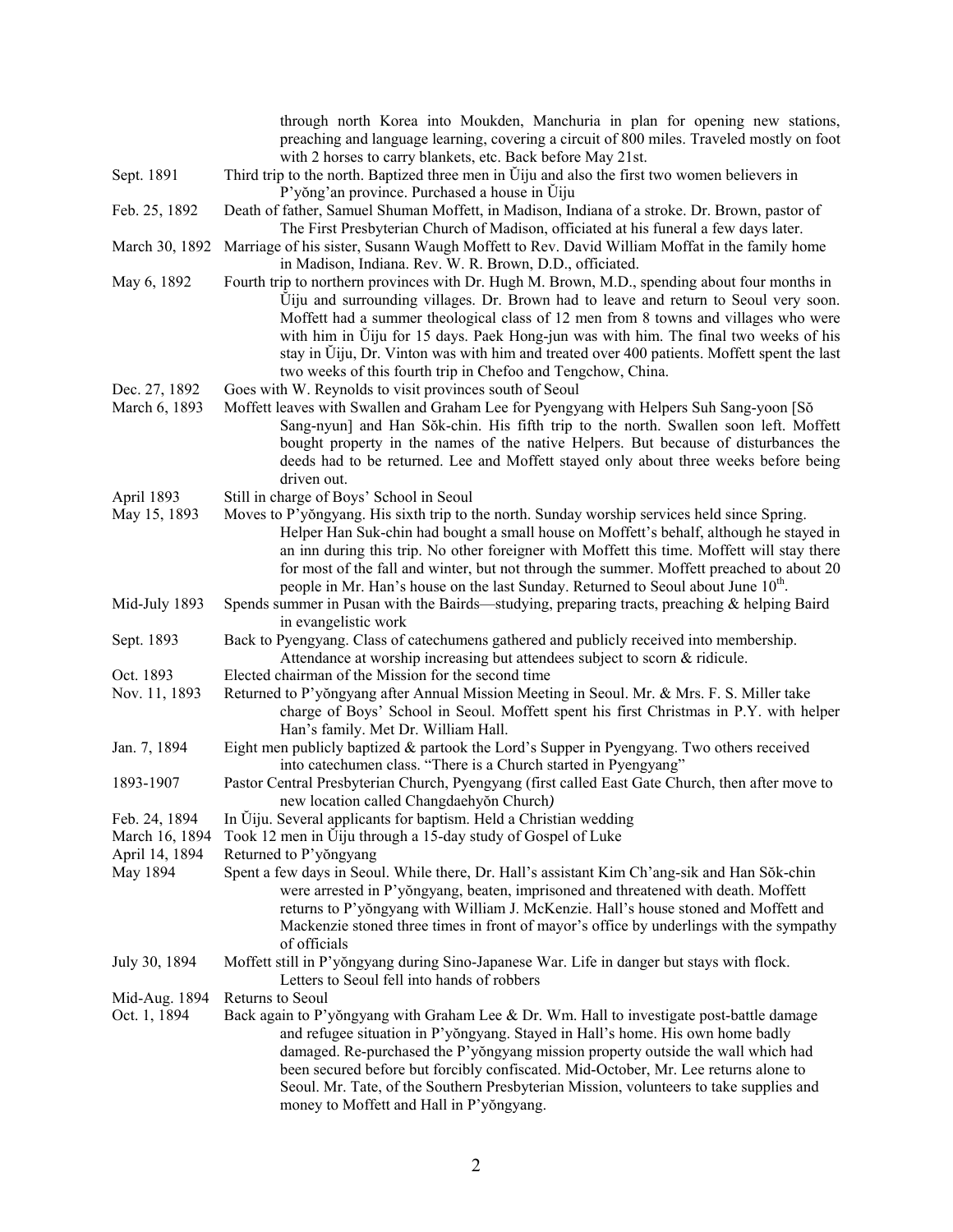|                  | Mid-Nov. 1894 Moffett, with Mr. Tate, accompanied seriously-ill William Hall to Seoul.                                                                                              |
|------------------|-------------------------------------------------------------------------------------------------------------------------------------------------------------------------------------|
|                  | Hall died on Nov. 24th                                                                                                                                                              |
| Mid-Jan. 1895    | Returns to P'yongyang with Graham Lee                                                                                                                                               |
| Early July, 1895 | Returns to Seoul because of cholera threat and attack of malaria                                                                                                                    |
| Oct. 8, 1895     | Queen Min murdered during sessions of Presbyterian Annual Meeting.                                                                                                                  |
|                  | Moffett was granted an audience with the king                                                                                                                                       |
| Nov. 1895        | Returns to P'yongyang with Graham Lee                                                                                                                                               |
| Dec. 5, 1895     | Future wife, Mary Alice Fish, graduates with M.D. degree from Cooper Medical College, San                                                                                           |
|                  | Francisco. She had taken all but her final year of Medical School at the Woman's Medical<br>College of Pennsylvania.                                                                |
| 1896             | Mary Alice Fish returned to Philadelphia for her hospital residence year where she and her                                                                                          |
|                  | friend, Josephine Brodhead, were resident physicians at the Lying In Charity Hospital in                                                                                            |
|                  | Philadelphia. After that they studied Homeopathy at the Homeopathic Graduate School                                                                                                 |
|                  | in Philadelphia, which later moved to Chicago. Then she applied to the Northern                                                                                                     |
|                  | Presbyterian Foreign Board and went to Korea in 1897.                                                                                                                               |
|                  | March-May 1896 Moffett takes a vacation in Shanghai, China to regain health after over-work.                                                                                        |
| June 1896        | Graham Lee, Blanche Webb Lee, their baby, Mylo and Mrs. Lee's mother, Mrs. Margaret Webb,                                                                                           |
|                  | move to P'yongyang to become the first permanent missionary family in the station.                                                                                                  |
| Nov. 1896        | Moffett leaves for first furlough in America                                                                                                                                        |
| Jan. 16, 1897    | Mary Alice Fish attends Frederick Brotherton Meyer meeting in Carnegie Hall, New York City                                                                                          |
| Spring 1897      | First Primary School for girls opened by Mrs. Graham Lee and Mrs. J. Hunter Wells in Pyengyang                                                                                      |
| June 3, 1897     | Passport issued to Mary Alice Fish for travel to Korea                                                                                                                              |
| Oct. 30, 1897    | Mary Alice Fish, M.D. leaves port of San Francisco for travel to Korea                                                                                                              |
| Dec. 3, 1897     | Mary Alice Fish, M.D. arrives in Korea as a Presbyterian medical missionary                                                                                                         |
| March 16, 1898   | Moffett Arrives back in Korea. Rides bicycle from Seoul to Pyengyang                                                                                                                |
| Nov. 1898        | Announces engagement to Mary Alice Fish, M.D.                                                                                                                                       |
| 1898 & 1899      | First railway (which connected Seoul with Chemulpo "Inch'ŏn") opened.                                                                                                               |
| June 1, 1899     | Marriage to Alice Fish in Seoul in the home of Miss Susan Doty. Graham Lee officiates Many<br>guests attend, including William Franklin Sands, Chargé d'affaire of U. S. consulate. |
| Sept. 9, 1900    | Presided at a public Thanksgiving Service in the First Methodist/Episcopal Church of Seoul upon                                                                                     |
|                  | the publication of the entire New Testament in Korean.                                                                                                                              |
| Sept. 1900       | Presbyterian Council sanctioned the ordination of three more elders in addition to two already                                                                                      |
|                  | ordained in Korea. Two men also taken under care as candidates for the ministry. Third                                                                                              |
|                  | stage of the Nevius principles, Self-Government, now beginning in systematic                                                                                                        |
|                  | preparation for establishment of a Korean Presbyterian Church. Next Council meeting to                                                                                              |
|                  | include ten Koreans as voting delegates                                                                                                                                             |
| Sept./Oct. 1900  | Completion of building for Presbyterian Church in P'yongyang [Changdaehyon Church]                                                                                                  |
| Feb. 6, 1901     | Examines two men, Kim Chong-sŏp and Pang Ki-ch'ang, two of the four ruling elders in the                                                                                            |
|                  | Korean Church, as candidates for training as ordained ministers. Begins a course of                                                                                                 |
|                  | theological study with them in his home. Seminary records describe this as the founding                                                                                             |
|                  | of the first Protestant Theological Seminary in Korea. Moffett is president of this<br>seminary from 1902-1924                                                                      |
| April 20, 1901   | Wedding of his oldest brother, William McKee Moffett, in Madison, IN to Abbie Eliza Sering                                                                                          |
| May 1901         | Dr. & Mrs. A. J. Brown visit Korea                                                                                                                                                  |
| June 1901        | Honorary Doctor of Divinity degree bestowed in absentia by Faculty and Board of Trustees of                                                                                         |
|                  | Hanover College, Hanover, Indiana                                                                                                                                                   |
| Nov. 23, 1901    | Moffett takes his wife to Japan where she leaves for her home in California for medical treatment                                                                                   |
| 1902-1924        | President, Presbyterian Theological Seminary, Pyengyang                                                                                                                             |
| April 19, 1902   | Leaves P'yongyang to join his wife in America for a few months                                                                                                                      |
| Aug. 9, 1902     | Dr. and Mrs. Moffett return to Korea; first on the steamer Coptic from S. F. to Nagasaki, then                                                                                      |
|                  | leave Nagasaki Sept. 5 <sup>th</sup> on Nippon Yusen Koisha to Chemulpo, Sept. 8th                                                                                                  |
| 1903             | Charter granted for Presbyterian Seminary, Moffett as founder and first president. He served as<br>president until 1924                                                             |
| October 1903     | Fredrik Franson, later influential in founding the TEAM Mission, stays for three weeks in the                                                                                       |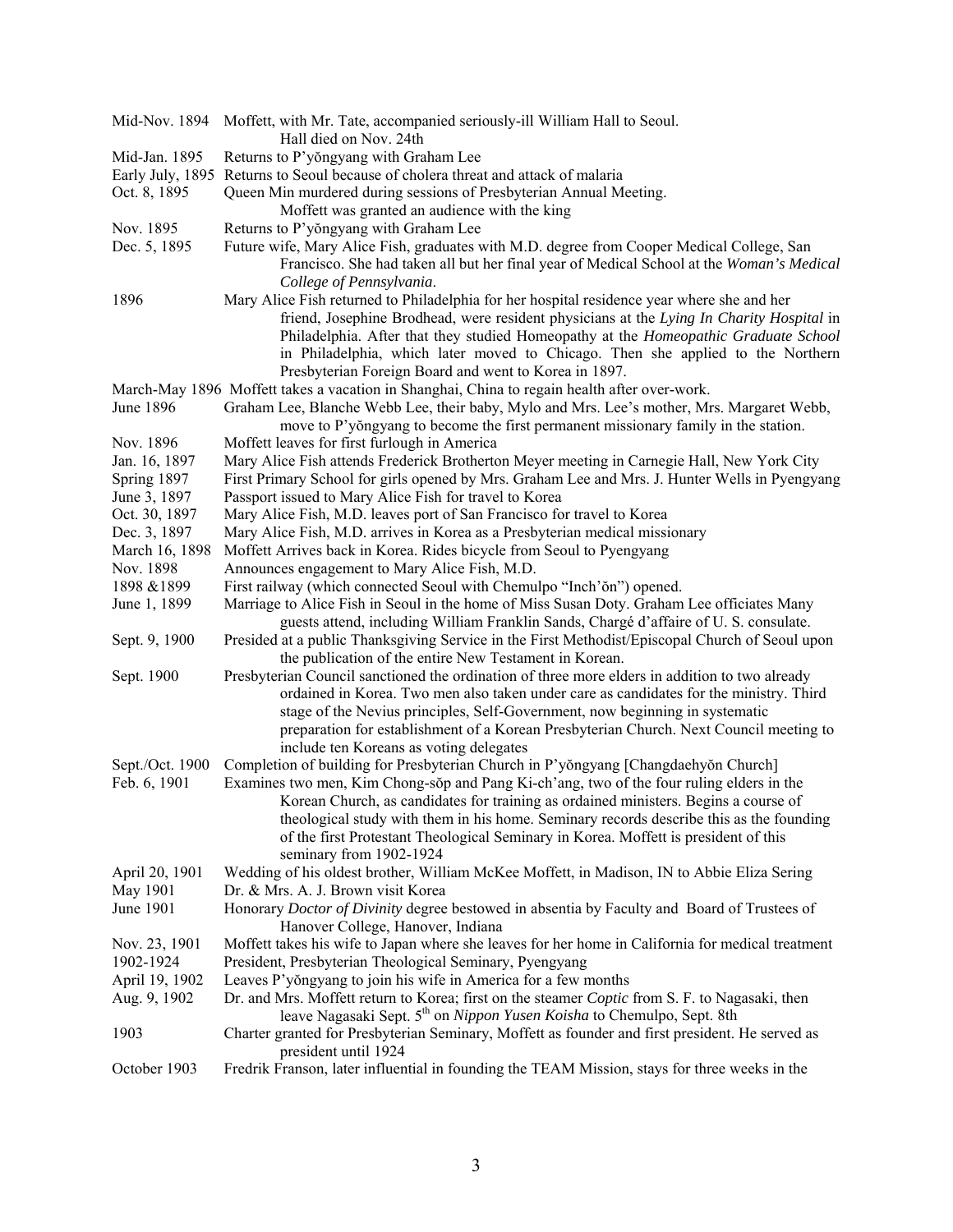|                | Moffett home joining and learning of the Presbyterian missionaries' carefully-regulated<br>evangelistic outreach and studying the way these missionaries were applying the Nevius                                           |
|----------------|-----------------------------------------------------------------------------------------------------------------------------------------------------------------------------------------------------------------------------|
|                | Principle.                                                                                                                                                                                                                  |
| Oct. 31, 1903  | Moffett legal founder of Advanced School for Girls and Women (called Girls Academy & later<br>Sung'ŭi). First principal, Miss Velma Snook, although Margaret Best had first charge of<br>it until she went home on furlough |
| 1904           | Russo-Japanese War. Moffetts and missionary colleagues remain in P'yongyang                                                                                                                                                 |
| Sept. 22, 1904 | Conference in Seoul on anniversary of Dr. Horace N. Allen's arrival (transferred from China) as<br>first resident Protestant missionary in Korea                                                                            |
| Autumn 1904    | Chungju opened as a Presbyterian Mission Station in Choong Chung Pūk Do                                                                                                                                                     |
| 1904 & 1905    | Great trunk railway line 600 miles long connecting Fusan to Antung hurried to completion.                                                                                                                                   |
| Feb. 28, 1905  | Son, James McKee Moffett born                                                                                                                                                                                               |
| Nov. 17, 1905  | Japanese protectorate established in Korea                                                                                                                                                                                  |
| 1905           | S.A.M's oldest brother, William, sold S.S. Moffett & Son Drygoods store in Madison, Indiana<br>which was established by their father                                                                                        |
| 1905-06        | Moderator, Council of Presbyterian Missions in Korea                                                                                                                                                                        |
| June 1, 1906   | Samuel A. Moffett family leaves Pyengyang for furlough in America                                                                                                                                                           |
| June 1906      | S.A.M. stops two weeks in Hawaii to ascertain need for spiritual oversight of Korean Presbyterian                                                                                                                           |
|                | workers on the islands                                                                                                                                                                                                      |
| July 3, 1906   | Alice Moffett and son, Jamie arrive in San Francisco aboard the Mongolia.                                                                                                                                                   |
| August 1906    | S.A.M. writes to A. J. Brown with plan for spiritual care of Korean Presbyterian immigrants to<br>California                                                                                                                |
| Sept. 1906     | Elected moderator of New Albany Presbytery (Indiana) while on furlough from Korea                                                                                                                                           |
|                | Nov. 1906-Feb. 1907 Guest (non-degree), post-graduate study, Princeton Theological Seminary                                                                                                                                 |
|                | Feb. 19-21, 1907 Speaker at national Foreign Missions Convention of the Men of the Presbyterian Church,<br>Omaha, Nebraska                                                                                                  |
| July 9, 1907   | Moffett family and Miss Louise Strang, a teacher for Pyengyang Foreign School, sail from San                                                                                                                                |
|                | Francisco on S. S. Korea with stop in Honolulu                                                                                                                                                                              |
| Sept. 13, 1907 | Moffett elected moderator Presbyterian Missions in Korea for 1907-08                                                                                                                                                        |
| Sept. 17, 1907 | Moffett elected moderator of the first organized Korean Presbytery.                                                                                                                                                         |
|                | The first seven Korean men graduated from the Presbyterian Seminary in                                                                                                                                                      |
|                | Pyengyang and are ordained to the ministry. PCK Missionary Society                                                                                                                                                          |
|                | founded and one of the seven new ministers appointed a missionary to                                                                                                                                                        |
|                | Cheju Island, off the south coast of Korea.                                                                                                                                                                                 |
| May 13, 1908   | First class graduated from Union Christian College (Sungsil); addressed by James S. Gale                                                                                                                                    |
| May 15, 1908   | Cornerstone of the Presbyterian Theological Seminary, Pyengyang, laid                                                                                                                                                       |
| June 12, 1908  | Son, Charles Hull Moffett born. Named for grandfather, Charles Hull Fish                                                                                                                                                    |
| July 7, 1908   | Thomas Fletcher Fish, father of S.A.M. 2 <sup>nd</sup> wife, Lucia Fish, died in Carpenteria, CA at age 76                                                                                                                  |
| 1908-1910      | Corresponding Secretary and Chairman of Executive Committee of the Korea Mission, PCUSA<br>Alice Moffett leaves for America with the two children and a Korean amah, Yum-si, to care for                                    |
| Nov. 16, 1908  |                                                                                                                                                                                                                             |
|                | her ailing parents. Arrives in San Francisco Dec. 11 <sup>th</sup> aboard the <i>Korea</i> which departed                                                                                                                   |
| Dec. 11, 1908  | from Kobe, Japan with a stop in Victoria, B.C., Canada<br>Moffett receives letter from A. J. Brown telling of his appointment as a delegate to the 1910                                                                     |
|                | Edinburgh Missionary Conference. On the same day his wife, Alice, their Korean amah,<br>Yum-si and 2 youngsters, Jamie and baby Charles reach the dock at San Francisco aboard                                              |
|                | the ship Korea, met by Alice's father, Charles Fish, and another man.                                                                                                                                                       |
| Sept. 1909     | Alice Moffett, Jamie, Charles and Yŭm Si [or Lyum Si] return to Pyengyang                                                                                                                                                   |
| 1909-1920      | Pastor West Gate Presbyterian Church, Pyengyang                                                                                                                                                                             |
| May 1910       | Alice Moffett with Jamie, 5 years old; Charles, 1 year, 11 months, and a Korean nursemaid for the                                                                                                                           |
|                | children, Kim Yong-bok, leave for Kobe, Japan. There they board the Korea, of the                                                                                                                                           |
|                | Pacific Mail Steamship Co. bound for San Francisco.                                                                                                                                                                         |
| May 15, 1910   | S.A.M. leaves Pyengyang as delegate from Korea to attend Edinburgh World Missionary                                                                                                                                         |
| May 27, 1910   | Conference taking trans-Siberian railroad as far as Moscow.                                                                                                                                                                 |
|                | Alice Moffett, Jamie, Charles and Kim Yang-bok arrive in San Francisco to spend several months<br>in San Rafael with her parents, Charles and Martha Fish.                                                                  |
| June 17, 1910  | Delegate to the World Missionary Conference, Edinburgh. Gives a paper there this day on the                                                                                                                                 |
|                |                                                                                                                                                                                                                             |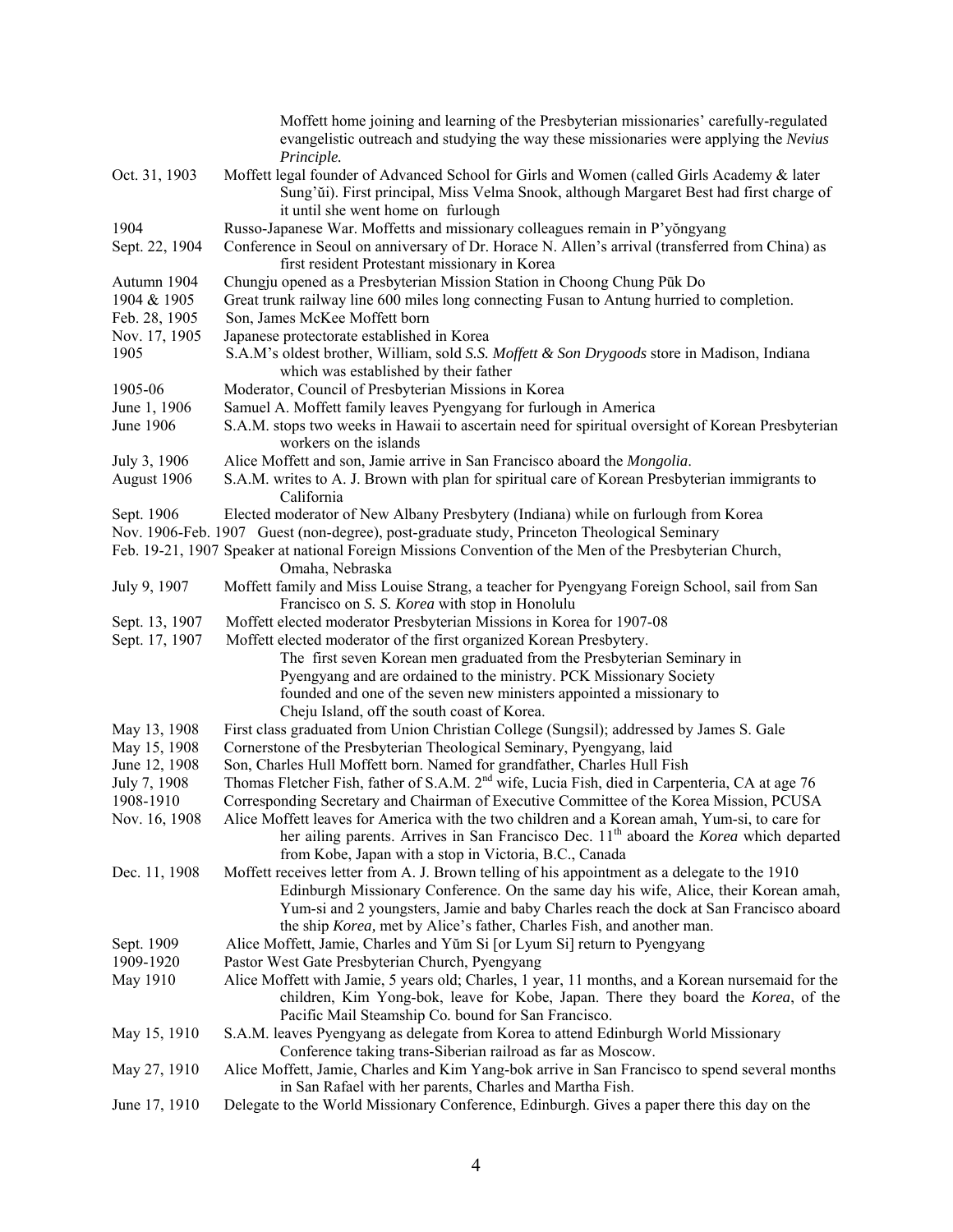|                  | subject of The Place of the Native Church in the Work of Evangelization.                                                                                                                                                                                                          |
|------------------|-----------------------------------------------------------------------------------------------------------------------------------------------------------------------------------------------------------------------------------------------------------------------------------|
| Aug. 7, 1910     | S.A.M. arrives in New York after several weeks with his brother, Tom, touring the continent.                                                                                                                                                                                      |
| Aug. 12, 1910    | Reaches family home in Madison, Indiana. Alice and boys in San Rafael with her parents                                                                                                                                                                                            |
| Aug. 29, 1910    | Japan's official annexation of Korea begins                                                                                                                                                                                                                                       |
| Sept. 1910       | Alice and boys arrive for a reunion with S.A.M in Madison, Indiana                                                                                                                                                                                                                |
| Oct. 18, 1910    | Family in San Rafael, California for final visit with Alice's parents                                                                                                                                                                                                             |
| Nov. 1910        | Moffett family returns to Korea                                                                                                                                                                                                                                                   |
| 1911-1912        | Moffett accused and vindicated in the "105" Conspiracy Case                                                                                                                                                                                                                       |
| April 15, 1912   | Moffett elected Honorary Foreign Member, British and Foreign Bible Society, London                                                                                                                                                                                                |
| July 4, 1912     | Birth of stillborn daughter, Margaret Lee Moffett                                                                                                                                                                                                                                 |
| July 12, 1912    | Death of wife, Alice Fish Moffett, from dysentery                                                                                                                                                                                                                                 |
| July 24, 1912    | Death of Maria Jane McKee Moffett, S.A. Moffett's mother                                                                                                                                                                                                                          |
| Sept. 1, 1912    | Opening of the first General Assembly meeting of the Korean Presbyterian Church in Pyengyang.<br>Dr. Horace G. Underwood elected moderator.                                                                                                                                       |
| 1912-1914        | Again elected corresponding Secretary and Chairman Executive Committee, Korea Mission.                                                                                                                                                                                            |
| Oct. 16, 1912    | Marriage of an older brother, Robert Bowman Moffett to Nellie Cunliffe Elliott.<br>Officiating clergyman was S.A.M.'s younger brother, Thomas Clinton Moffett                                                                                                                     |
| May 1913         | S.A.M. takes his two sons to visit their maternal grandparents in San Rafael, California and his<br>brothers' families in Madison, Indiana. They arrive from Kobe, Japan into San Francisco<br>on June 2 <sup>nd</sup> aboard the Siberia, of the Pacific Mail Steamship Company. |
| <b>July 1913</b> | Meets in N.Y. Foreign Mission Board offices with Brown, Speer, Alexander, Rodgers, Day, et al.<br>to discuss controversial Korea "College Question"                                                                                                                               |
| July 17, 1913    | Lucia Hester Fish issued a passport (for travel to Korea).                                                                                                                                                                                                                        |
|                  | Committed to teach for one year at the Pyengyang Foreign School.                                                                                                                                                                                                                  |
| Sept. 8, 1913    | S.A.M. returns to Pyengyang with Jamie and Charles, his two sons. Lucia Hester Fish, 1st cousin<br>of Moffett's late wife, Alice, also arrives                                                                                                                                    |
| Nov. 22, 1913    | Mrs. Theodore F. Burnham, of Vallejo, California arrives in Korea to look after the home and care                                                                                                                                                                                 |
|                  | for the children of Samuel A. Moffett                                                                                                                                                                                                                                             |
| Jan. 29, 1914    | Death of the wife of S.A.M.'s brother, Howard Moffett, Ella Peace Moffett                                                                                                                                                                                                         |
| March 8, 1914    | Funeral of Charles Hull Fish, father of the late Alice Fish Moffett                                                                                                                                                                                                               |
| June 30, 1915    | S.A.M. and Lucia Fish [1 <sup>st</sup> cousin of Alice] are married                                                                                                                                                                                                               |
| Dec. 20, 1915    | Lucia Fish Moffett appointed by the Board an Associate Missionary as wife of S.A.M.                                                                                                                                                                                               |
| April 7, 1916    | Son, Samuel Hugh Moffett born                                                                                                                                                                                                                                                     |
| Summer 1917      | Elected Acting Chairman Executive Committee, Korea Mission                                                                                                                                                                                                                        |
| Aug. 16, 1917    | Son, Howard Fergus Moffett born                                                                                                                                                                                                                                                   |
| 1918-1928        | President, Union Christian College (Sungsil), Pyengyang                                                                                                                                                                                                                           |
| 1919             | Moderator, General Assembly, Presbyterian Church of Korea                                                                                                                                                                                                                         |
| April 26, 1920   | Arrives with his two oldest sons aboard the S.S. Asia in Victoria, B.C. from Yokohama, Japan, en                                                                                                                                                                                  |
|                  | route to enroll James in the Mt. Hermon prep school in Massachusetts; son Charles<br>spends his 7 <sup>th</sup> -grade school year in Madison, Indiana with his Uncle Howard's and Uncle<br>Rob's families while S.A.M. does extensive furlough travel and speaking.              |
|                  | June 19-27, 1920 Attended and read a paper, Post-War Evaluation Conference, Princeton, NJ, USA                                                                                                                                                                                    |
| Sept. 1920       | Delegate, Pan-Presbyterian Alliance, Pittsburgh                                                                                                                                                                                                                                   |
| May 21, 1921     | Applies for new passport for himself and Charles in Madison, Indiana enclosing two signed                                                                                                                                                                                         |
|                  | photographs and a ten-dollar application fee.                                                                                                                                                                                                                                     |
| June 1, 1921     | Receives new passport from the U.S. Department of State                                                                                                                                                                                                                           |
| June 22, 1921    | Leaves with Charles [from San Francisco] aboard the S.S. China                                                                                                                                                                                                                    |
| July 14, 1921    | Samuel A. Moffett returns to Pyengyang from furlough with $2nd$ son, Charles                                                                                                                                                                                                      |
| Oct. 15, 1921    | Death of Martha Warner Fish [mother of Alice Fish Moffett]                                                                                                                                                                                                                        |
| Nov. 11, 1921    | Moffett returns to U.S.A. with wife, Lucia, and sons, Sam and Howard to settle estate of Mrs.                                                                                                                                                                                     |
|                  | Charles Fish. Son Charles stays in school dormitory in P'yongyang                                                                                                                                                                                                                 |
| Dec. 6, 1921     | S.A.M., Lucia, Sam H. and Howard F. sail from Kobe, Japan                                                                                                                                                                                                                         |
| Dec. 27, 1921    | Their ship, the <i>Tenyo Maru</i> arrives in San Francisco. When they pulled near the dock, 4-year-old                                                                                                                                                                            |
|                  | Howard exclaims, "Papa, look at all the foreigners!"                                                                                                                                                                                                                              |
| April 1922       | Article published in the Oakland Tribune Magazine and Fiction featuring Dr. Samuel A. Moffett                                                                                                                                                                                     |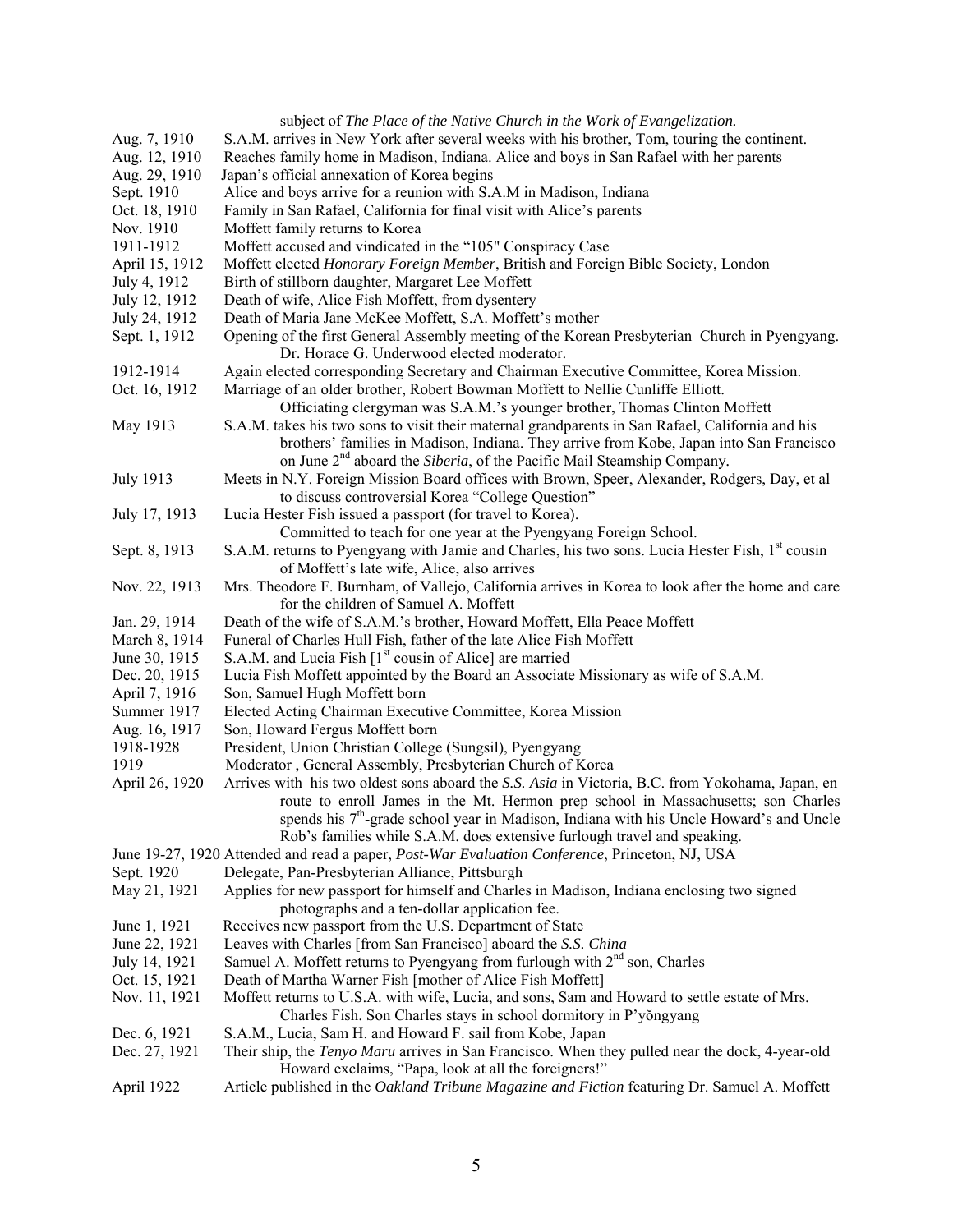| bewilderment and obsession with elevators.<br>June, 1922<br>Baptized his brother Howard's granddaughter, Nancy Ella Hall, in the Madison, Indiana<br>Presbyterian Church at a Wednesday evening prayer meeting.<br>Dec. 27, '22–Feb. '23 Time spent primarily living in and preparing the Charles and Martha Fish home & affairs<br>in San Rafael for closing the estate, S.A.M. being the executor.<br>Feb. 8, 1923<br>Samuel and Lucia Moffett with Sammy and Howard depart for Korea<br>Moffett family arrives back in P'yongyang<br>Feb. 28, 1923<br>Death of Rhoda Gere, stepmother of Lucia Fish Moffett<br>July 4, 1923<br>Korea Mission of the PCUSA grants vote to married women<br>Sept. 1923<br>Son, Thomas Fish Moffett born<br>May 18, 1924<br>Dr. Stacy L. Roberts becomes the $2nd$ president of the Presbyterian Seminary<br>1924-25<br>Continues as Professor, Presbyterian Theological Seminary, P'yongyang<br>Official government recognition granted to Union Christian College as a "Special School"<br>June 8, 1925<br>(Chŏnmun Hakkyo)<br>Second son, Charles, 17 years old, leaves for America to enter Mercersburg Academy<br>June 29, 1925<br>July 16, 1925<br>Charles arrives from Kobe, Japan in Victoria, British Columbia aboard the President McKinley to<br>attend prep school at Mercersburg in Pennsylvania. His classmate and life-long friend,<br>Charles Bernheisel travels with him to enter Mercersburg Academy, also.<br>S.A.M. decorated "for distinguished service at Government General <i>Empire Day Honors</i> in the<br>1925<br>cause of education in Korea"<br>S.A.M. attends two missionary conferences in China<br>Oct. 1926 |  |
|-------------------------------------------------------------------------------------------------------------------------------------------------------------------------------------------------------------------------------------------------------------------------------------------------------------------------------------------------------------------------------------------------------------------------------------------------------------------------------------------------------------------------------------------------------------------------------------------------------------------------------------------------------------------------------------------------------------------------------------------------------------------------------------------------------------------------------------------------------------------------------------------------------------------------------------------------------------------------------------------------------------------------------------------------------------------------------------------------------------------------------------------------------------------------------------------------------------------------------------------------------------------------------------------------------------------------------------------------------------------------------------------------------------------------------------------------------------------------------------------------------------------------------------------------------------------------------------------------------------------------------------------------------------------------------|--|
|                                                                                                                                                                                                                                                                                                                                                                                                                                                                                                                                                                                                                                                                                                                                                                                                                                                                                                                                                                                                                                                                                                                                                                                                                                                                                                                                                                                                                                                                                                                                                                                                                                                                               |  |
|                                                                                                                                                                                                                                                                                                                                                                                                                                                                                                                                                                                                                                                                                                                                                                                                                                                                                                                                                                                                                                                                                                                                                                                                                                                                                                                                                                                                                                                                                                                                                                                                                                                                               |  |
|                                                                                                                                                                                                                                                                                                                                                                                                                                                                                                                                                                                                                                                                                                                                                                                                                                                                                                                                                                                                                                                                                                                                                                                                                                                                                                                                                                                                                                                                                                                                                                                                                                                                               |  |
|                                                                                                                                                                                                                                                                                                                                                                                                                                                                                                                                                                                                                                                                                                                                                                                                                                                                                                                                                                                                                                                                                                                                                                                                                                                                                                                                                                                                                                                                                                                                                                                                                                                                               |  |
|                                                                                                                                                                                                                                                                                                                                                                                                                                                                                                                                                                                                                                                                                                                                                                                                                                                                                                                                                                                                                                                                                                                                                                                                                                                                                                                                                                                                                                                                                                                                                                                                                                                                               |  |
|                                                                                                                                                                                                                                                                                                                                                                                                                                                                                                                                                                                                                                                                                                                                                                                                                                                                                                                                                                                                                                                                                                                                                                                                                                                                                                                                                                                                                                                                                                                                                                                                                                                                               |  |
|                                                                                                                                                                                                                                                                                                                                                                                                                                                                                                                                                                                                                                                                                                                                                                                                                                                                                                                                                                                                                                                                                                                                                                                                                                                                                                                                                                                                                                                                                                                                                                                                                                                                               |  |
|                                                                                                                                                                                                                                                                                                                                                                                                                                                                                                                                                                                                                                                                                                                                                                                                                                                                                                                                                                                                                                                                                                                                                                                                                                                                                                                                                                                                                                                                                                                                                                                                                                                                               |  |
|                                                                                                                                                                                                                                                                                                                                                                                                                                                                                                                                                                                                                                                                                                                                                                                                                                                                                                                                                                                                                                                                                                                                                                                                                                                                                                                                                                                                                                                                                                                                                                                                                                                                               |  |
|                                                                                                                                                                                                                                                                                                                                                                                                                                                                                                                                                                                                                                                                                                                                                                                                                                                                                                                                                                                                                                                                                                                                                                                                                                                                                                                                                                                                                                                                                                                                                                                                                                                                               |  |
|                                                                                                                                                                                                                                                                                                                                                                                                                                                                                                                                                                                                                                                                                                                                                                                                                                                                                                                                                                                                                                                                                                                                                                                                                                                                                                                                                                                                                                                                                                                                                                                                                                                                               |  |
|                                                                                                                                                                                                                                                                                                                                                                                                                                                                                                                                                                                                                                                                                                                                                                                                                                                                                                                                                                                                                                                                                                                                                                                                                                                                                                                                                                                                                                                                                                                                                                                                                                                                               |  |
|                                                                                                                                                                                                                                                                                                                                                                                                                                                                                                                                                                                                                                                                                                                                                                                                                                                                                                                                                                                                                                                                                                                                                                                                                                                                                                                                                                                                                                                                                                                                                                                                                                                                               |  |
|                                                                                                                                                                                                                                                                                                                                                                                                                                                                                                                                                                                                                                                                                                                                                                                                                                                                                                                                                                                                                                                                                                                                                                                                                                                                                                                                                                                                                                                                                                                                                                                                                                                                               |  |
|                                                                                                                                                                                                                                                                                                                                                                                                                                                                                                                                                                                                                                                                                                                                                                                                                                                                                                                                                                                                                                                                                                                                                                                                                                                                                                                                                                                                                                                                                                                                                                                                                                                                               |  |
|                                                                                                                                                                                                                                                                                                                                                                                                                                                                                                                                                                                                                                                                                                                                                                                                                                                                                                                                                                                                                                                                                                                                                                                                                                                                                                                                                                                                                                                                                                                                                                                                                                                                               |  |
|                                                                                                                                                                                                                                                                                                                                                                                                                                                                                                                                                                                                                                                                                                                                                                                                                                                                                                                                                                                                                                                                                                                                                                                                                                                                                                                                                                                                                                                                                                                                                                                                                                                                               |  |
|                                                                                                                                                                                                                                                                                                                                                                                                                                                                                                                                                                                                                                                                                                                                                                                                                                                                                                                                                                                                                                                                                                                                                                                                                                                                                                                                                                                                                                                                                                                                                                                                                                                                               |  |
| 1927<br>Elected to Who's Who in America                                                                                                                                                                                                                                                                                                                                                                                                                                                                                                                                                                                                                                                                                                                                                                                                                                                                                                                                                                                                                                                                                                                                                                                                                                                                                                                                                                                                                                                                                                                                                                                                                                       |  |
| Feb. 1928<br>Delegate from Korea to Jerusalem meeting of the International Missionary Council. Family                                                                                                                                                                                                                                                                                                                                                                                                                                                                                                                                                                                                                                                                                                                                                                                                                                                                                                                                                                                                                                                                                                                                                                                                                                                                                                                                                                                                                                                                                                                                                                         |  |
| travels with him to begin furlough year                                                                                                                                                                                                                                                                                                                                                                                                                                                                                                                                                                                                                                                                                                                                                                                                                                                                                                                                                                                                                                                                                                                                                                                                                                                                                                                                                                                                                                                                                                                                                                                                                                       |  |
| S.A.M., Lucia, Sammy, Howard and Tommy leave Kobe aboard the S.S. D'Artagnan, stopping in<br>Feb. 9, 1928                                                                                                                                                                                                                                                                                                                                                                                                                                                                                                                                                                                                                                                                                                                                                                                                                                                                                                                                                                                                                                                                                                                                                                                                                                                                                                                                                                                                                                                                                                                                                                     |  |
| Shanghai (Feb. 11), Hong Kong (Feb. 14), Saigon (Feb. 17th).                                                                                                                                                                                                                                                                                                                                                                                                                                                                                                                                                                                                                                                                                                                                                                                                                                                                                                                                                                                                                                                                                                                                                                                                                                                                                                                                                                                                                                                                                                                                                                                                                  |  |
| Writes a letter to Jamie from Saigon, Indo-China. Next stop, Singapore<br>Feb. 20, 1928                                                                                                                                                                                                                                                                                                                                                                                                                                                                                                                                                                                                                                                                                                                                                                                                                                                                                                                                                                                                                                                                                                                                                                                                                                                                                                                                                                                                                                                                                                                                                                                       |  |
| March 19, 1928<br>Writes to Jamie & Charles from Cairo, Egypt's Bristol Hotel                                                                                                                                                                                                                                                                                                                                                                                                                                                                                                                                                                                                                                                                                                                                                                                                                                                                                                                                                                                                                                                                                                                                                                                                                                                                                                                                                                                                                                                                                                                                                                                                 |  |
| March 1928<br>A few days later Family travels by train to Haifa, then S.A.M. returns to Jerusalem, Lucia                                                                                                                                                                                                                                                                                                                                                                                                                                                                                                                                                                                                                                                                                                                                                                                                                                                                                                                                                                                                                                                                                                                                                                                                                                                                                                                                                                                                                                                                                                                                                                      |  |
| and boys go by auto to Beirut and steamer to Naples. Rome and Florence. In Italy for                                                                                                                                                                                                                                                                                                                                                                                                                                                                                                                                                                                                                                                                                                                                                                                                                                                                                                                                                                                                                                                                                                                                                                                                                                                                                                                                                                                                                                                                                                                                                                                          |  |
| several weeks, then to Geneva, Switzerland and from there to Cully for several months.                                                                                                                                                                                                                                                                                                                                                                                                                                                                                                                                                                                                                                                                                                                                                                                                                                                                                                                                                                                                                                                                                                                                                                                                                                                                                                                                                                                                                                                                                                                                                                                        |  |
| S.A.M. writes to son Charles from Jerusalem during the world missionary conference<br>April 11, 1928                                                                                                                                                                                                                                                                                                                                                                                                                                                                                                                                                                                                                                                                                                                                                                                                                                                                                                                                                                                                                                                                                                                                                                                                                                                                                                                                                                                                                                                                                                                                                                          |  |
| April 17, 1928<br>Easter Sunday. 2 weeks of the Jerusalem missionary conference closes.                                                                                                                                                                                                                                                                                                                                                                                                                                                                                                                                                                                                                                                                                                                                                                                                                                                                                                                                                                                                                                                                                                                                                                                                                                                                                                                                                                                                                                                                                                                                                                                       |  |
| May 8, 1928<br>S.A.M. departs from Cherbourg, France aboard the Berengaria.                                                                                                                                                                                                                                                                                                                                                                                                                                                                                                                                                                                                                                                                                                                                                                                                                                                                                                                                                                                                                                                                                                                                                                                                                                                                                                                                                                                                                                                                                                                                                                                                   |  |
| S.A.M arrives in New York<br>May 11, 1928                                                                                                                                                                                                                                                                                                                                                                                                                                                                                                                                                                                                                                                                                                                                                                                                                                                                                                                                                                                                                                                                                                                                                                                                                                                                                                                                                                                                                                                                                                                                                                                                                                     |  |
| S.A.M. receives a letter from his son, Sam, from Florence where the younger three boys and their<br>June 4, 1928                                                                                                                                                                                                                                                                                                                                                                                                                                                                                                                                                                                                                                                                                                                                                                                                                                                                                                                                                                                                                                                                                                                                                                                                                                                                                                                                                                                                                                                                                                                                                              |  |
| mother have been sight-seeing and visiting museums.                                                                                                                                                                                                                                                                                                                                                                                                                                                                                                                                                                                                                                                                                                                                                                                                                                                                                                                                                                                                                                                                                                                                                                                                                                                                                                                                                                                                                                                                                                                                                                                                                           |  |
| Lucia Moffett, Sammy, Howard and Tommy arrive in New York from Cherbourg, France on the<br>Aug. 20, 1928                                                                                                                                                                                                                                                                                                                                                                                                                                                                                                                                                                                                                                                                                                                                                                                                                                                                                                                                                                                                                                                                                                                                                                                                                                                                                                                                                                                                                                                                                                                                                                      |  |
| SS Leviathan. They left France August 14th                                                                                                                                                                                                                                                                                                                                                                                                                                                                                                                                                                                                                                                                                                                                                                                                                                                                                                                                                                                                                                                                                                                                                                                                                                                                                                                                                                                                                                                                                                                                                                                                                                    |  |
| All Korea Moffetts except Jim gather in Madison, Indiana for a reunion and family home visit.<br>Aug./Sept. 1928                                                                                                                                                                                                                                                                                                                                                                                                                                                                                                                                                                                                                                                                                                                                                                                                                                                                                                                                                                                                                                                                                                                                                                                                                                                                                                                                                                                                                                                                                                                                                              |  |
| Charles Moffett arrives back at Wheaton College after being in Madison, Indiana with family for<br>Sept. 11, 1928<br>the summer.                                                                                                                                                                                                                                                                                                                                                                                                                                                                                                                                                                                                                                                                                                                                                                                                                                                                                                                                                                                                                                                                                                                                                                                                                                                                                                                                                                                                                                                                                                                                              |  |
| Lucia, Sammy, Howard and Tommy arrive in Chicago for a little over a week's visit with Charles,<br>Sept. 27, 1928<br>a student at Wheaton College.                                                                                                                                                                                                                                                                                                                                                                                                                                                                                                                                                                                                                                                                                                                                                                                                                                                                                                                                                                                                                                                                                                                                                                                                                                                                                                                                                                                                                                                                                                                            |  |
| Lucia and children leave by train for Oakland, where they will live for several months<br>Oct. 6, 1928                                                                                                                                                                                                                                                                                                                                                                                                                                                                                                                                                                                                                                                                                                                                                                                                                                                                                                                                                                                                                                                                                                                                                                                                                                                                                                                                                                                                                                                                                                                                                                        |  |
| Oct. 23, 1928<br>S.A.M. spends a few days in Gettysburg, PA gathering data for family history, such as wills, etc.                                                                                                                                                                                                                                                                                                                                                                                                                                                                                                                                                                                                                                                                                                                                                                                                                                                                                                                                                                                                                                                                                                                                                                                                                                                                                                                                                                                                                                                                                                                                                            |  |
|                                                                                                                                                                                                                                                                                                                                                                                                                                                                                                                                                                                                                                                                                                                                                                                                                                                                                                                                                                                                                                                                                                                                                                                                                                                                                                                                                                                                                                                                                                                                                                                                                                                                               |  |
| from ancestral records. He continues to preach in many area churches including<br>Washington D.C.                                                                                                                                                                                                                                                                                                                                                                                                                                                                                                                                                                                                                                                                                                                                                                                                                                                                                                                                                                                                                                                                                                                                                                                                                                                                                                                                                                                                                                                                                                                                                                             |  |
| Moffett family, Dr. & Mrs. Moffett, Sammy, Howard and Tommy leave San Francisco on<br>Feb. 12, 1929<br>President Garfield of the Matson Lines for return to Korea                                                                                                                                                                                                                                                                                                                                                                                                                                                                                                                                                                                                                                                                                                                                                                                                                                                                                                                                                                                                                                                                                                                                                                                                                                                                                                                                                                                                                                                                                                             |  |
| Feb. 19, 1929<br>Arrive in Honolulu where they spend about 3 days in an overlap visit with his brother, Howard S.                                                                                                                                                                                                                                                                                                                                                                                                                                                                                                                                                                                                                                                                                                                                                                                                                                                                                                                                                                                                                                                                                                                                                                                                                                                                                                                                                                                                                                                                                                                                                             |  |
| Moffett and his daughter, Elizabeth                                                                                                                                                                                                                                                                                                                                                                                                                                                                                                                                                                                                                                                                                                                                                                                                                                                                                                                                                                                                                                                                                                                                                                                                                                                                                                                                                                                                                                                                                                                                                                                                                                           |  |
| Leave Honolulu for Kobe, Japan on the President Johnson<br>March 1, 1929<br>Arrive back in Pyengyang after over a year away.<br>March 15, 1929                                                                                                                                                                                                                                                                                                                                                                                                                                                                                                                                                                                                                                                                                                                                                                                                                                                                                                                                                                                                                                                                                                                                                                                                                                                                                                                                                                                                                                                                                                                                |  |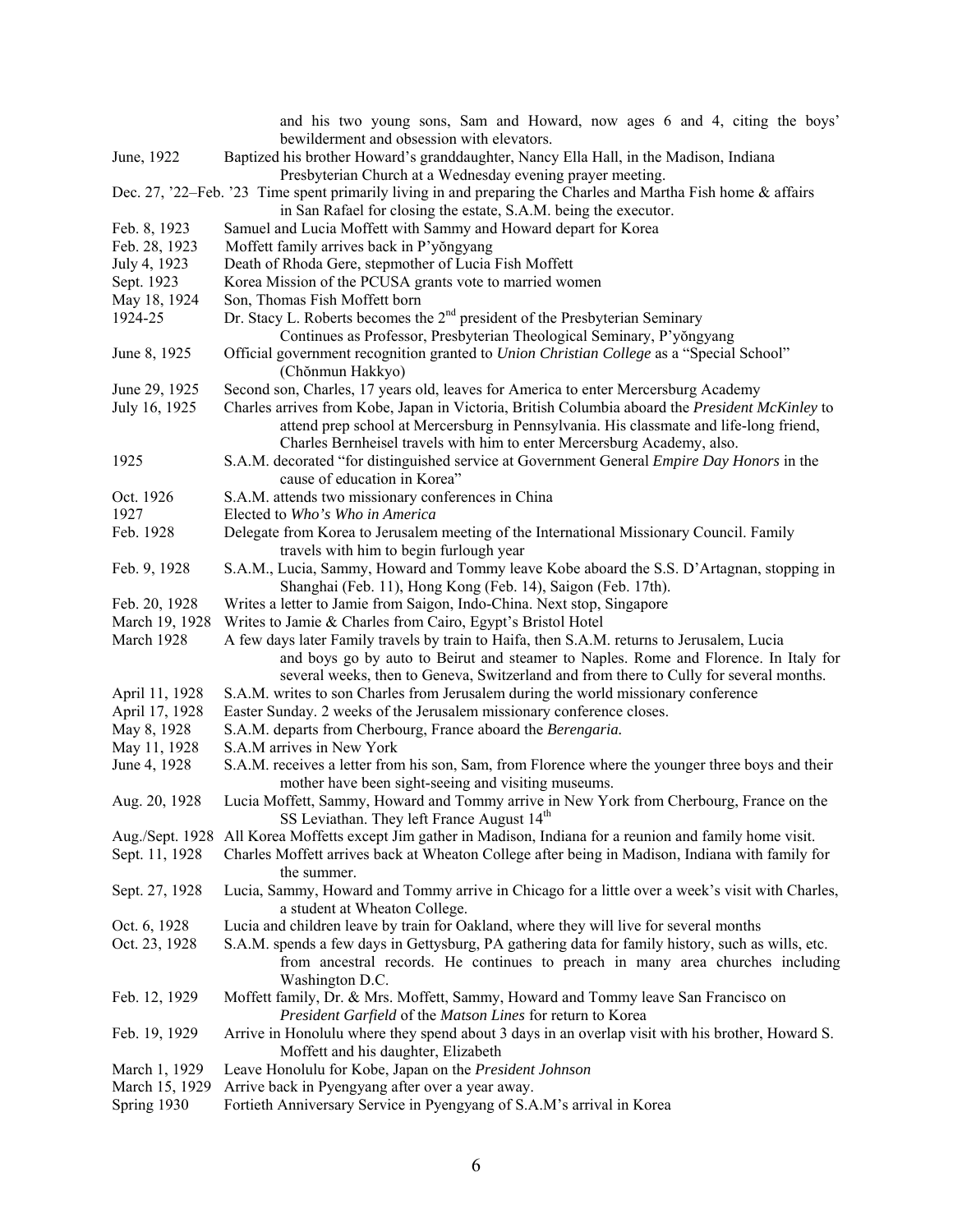| June 1930        | Elected for a third time Corresponding Secretary and Executive Committee Chairman, Korea<br>Mission, Presbyterian Church U.S.A.                                                                                                                                                                   |
|------------------|---------------------------------------------------------------------------------------------------------------------------------------------------------------------------------------------------------------------------------------------------------------------------------------------------|
| Autumn 1930      | Mary Jarvie Thompson, niece of Lucia Fish Moffett, arrives in Korea to spend two years with the<br>Moffett family and attend Pyengyang Foreign School                                                                                                                                             |
| Summer 1931      | Charles Moffett arrives back in Pyengyang after finishing college, to spend a year as a volunteer in                                                                                                                                                                                              |
|                  | mission, working as a secretary to Dr. George S. McCune, and to his father, Samuel A.                                                                                                                                                                                                             |
|                  | Moffett. He was also a Boy Scout leader for younger boys in the mission, including his<br>two brothers, Sam and Howard.                                                                                                                                                                           |
| Nov. 28, 1931    | Close colleague & lifetime friend, William M. Baird died in P'yongyang                                                                                                                                                                                                                            |
| Aug. 1, 1932     | $2nd$ son, Charles Hull Moffett, age 24, lands in Victoria, B.C., Canada, on the ship <i>Empress of</i><br>Asia, on his way to enter seminary, after spending a year back in P'yongyang.                                                                                                          |
| Jan. 25, 1934    | Retired from Northern Presbyterian Mission at age 70 but remains in P'yongyang                                                                                                                                                                                                                    |
| Early 1934       | Received Gold Medal from the Imperial Education Association                                                                                                                                                                                                                                       |
| Aug. 9, 1934     | Son Samuel Hugh leaves Pyengyang for Wheaton College—traveling by train to Pusan, by ferry                                                                                                                                                                                                        |
|                  | to Japan and then across the Pacific aboard the Canadian Pacific steamship, <i>Empress of</i>                                                                                                                                                                                                     |
|                  | Asia. Several of his classmates at Pyengyang Foreign School, including Dayton Roberts,<br>Archie Fletcher, Eleanor Soltau are with him, heading for college in the U.S.                                                                                                                           |
| Aug. 31, 1934    | The <i>Empress of Asia</i> , on which Sam H. & his classmates are traveling, arrives at Vancouver, B.C.,<br>Canada, from Kobe and Yokohama, Japan.                                                                                                                                                |
| April 3, 1935    | Death of Robert Bowman Moffett, older brother of Samuel A. Moffett in Madison, Indiana                                                                                                                                                                                                            |
| June 30, 1935    | Son Howard leaves with high school classmates, Johnnie Wilson and Don Fletcher, from                                                                                                                                                                                                              |
|                  | P'yŏngyang, traveling by trans-Siberian railroad to Moscow and Europe to enter<br>Wheaton College                                                                                                                                                                                                 |
| April 11, 1936   | Marriage of son Charles to Marion Emma Hutton in Southington, Connecticut                                                                                                                                                                                                                         |
| April 21, 1936   | Son Charles ordained as Minister of Word and Sacrament in the Madison Presbyterian Church,<br>Madison, Indiana                                                                                                                                                                                    |
| June 12, 1936    | Marriage of son James to Eleanor Elizabeth Prosser                                                                                                                                                                                                                                                |
| July 17, 1936    | S.A.M. suffered a stroke in P'yongyang                                                                                                                                                                                                                                                            |
| Sept. 24, 1936   | Driven from Korea by ill health and unrelenting pressure from Japanese officials for resisting<br>compulsory attendance by Christian schools at Shinto shrine ceremonies Sailed on<br>President Taft. Miss Velma Snook, of Pyengyang Presbyterian mission, leaving for<br>retirement on same ship |
| Oct. 18, 1936    | Arrives in Wheaton, Illinois for a brief visit with sons Sam and Howard at Wheaton College                                                                                                                                                                                                        |
| Oct. 20, 1936    | Arrives at his brother, Howard S. Moffett's home in Madison, Indiana for rest and recuperation                                                                                                                                                                                                    |
| Feb. 17, 1937    | Birth of S.A.M.'s first grandchild, Alice Louise Moffett to Charles & Marion in Rolette, North<br>Dakota                                                                                                                                                                                          |
| March 9, 1937    | Mrs. Lucia Fish Moffett, in ill health, and son Tommy, accompanied by Miss Edith Myers, R.N.,<br>of the Methodist mission in P'yongyang, leave Korea to join Dr. Moffett in California,<br>U.S.A. in retirement                                                                                   |
| March 26, 1937   | Lucia Moffett and Tommy arrive in San Francisco from Kobe, Japan on the President Hoover with<br>7 pieces of luggage.                                                                                                                                                                             |
| July 29, 1937    | S.A.M. baptizes baby granddaughter, Alice Louise, at the home of a close friend of the family, T.<br>J. Brodhead, in Arcadia, California                                                                                                                                                          |
| July, 1938       | Son Charles, his wife, Marion and small daughter, Alice Louise, depart by ship for missionary<br>service in India                                                                                                                                                                                 |
| Sept. 9, 1938    | S.A.M.'s second grandchild, Howard William Moffett, born in India.                                                                                                                                                                                                                                |
| Oct. 2, 1938     | Lucia Fish Moffett received into full membership in the First Presbyterian Church of Monrovia,<br>California. The pastor was Rev. Haven N. Davis.                                                                                                                                                 |
| Feb. 1939        | Death of S.A.M.'s oldest brother, William McKee Moffett, in Peoria, IL                                                                                                                                                                                                                            |
| <b>July 1939</b> | The S. A. M. family buys the first automobile they had ever owned, young son, Tom, will be<br>the driver.                                                                                                                                                                                         |
| Oct. 15, 1939    | Suffered a severe cerebral hemorrhage and taken to Monrovia Hospital in a coma                                                                                                                                                                                                                    |
| Oct. 24, 1939    | Died in Monrovia hospital                                                                                                                                                                                                                                                                         |
| Oct. 27, 1939    | Funeral service held at 10:30 a.m. at the chapel of W. B. Temple Funeral Home, Monrovia, with                                                                                                                                                                                                     |